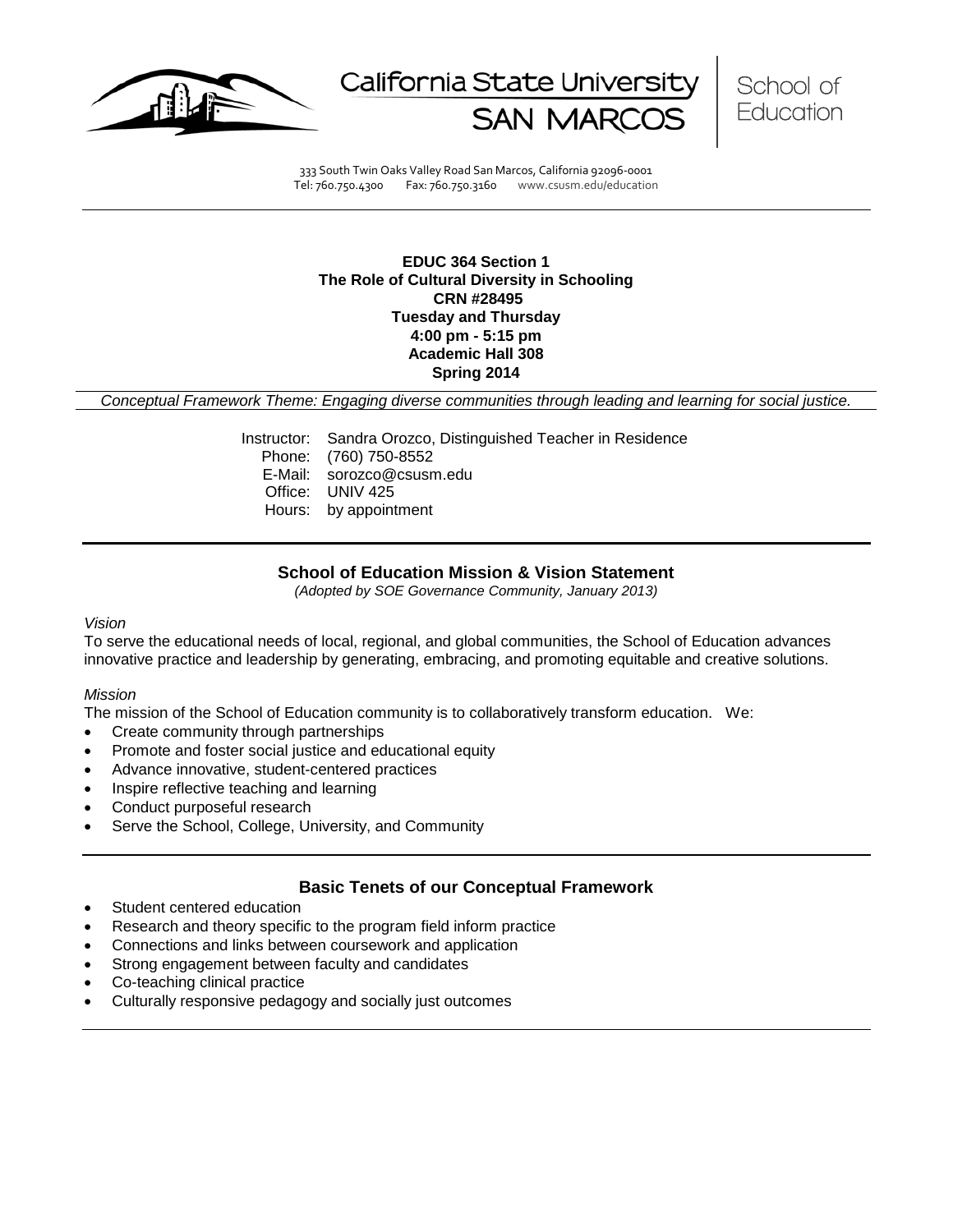# **Course Description**

Required of all credential candidates. Principles of first and second language acquisition (e.g., historical and current theories, psychology, sociocultural, political, and pedagogical factors) and issues related to notions of culture, interaction, and communication in school and community contexts (e.g., the nature of culture, manifestations of cultural contact, and cultural diversity in the United States and in California) within a theoretical and applied context.

Major units include intensive theoretical and practical articulation of culture and cultural pluralism; educational issues of race, class, gender, language, ethnicity, sexual orientation and exceptionality; social, structural, programmatic and curricular issues; and effective teaching for diverse populations.

# **Course Objectives**

Students completing EDUC 364 will be able to demonstrate:

1. Developing competencies TPE15: social justice and equity;

2. Understanding of various concepts of culture and cultural contact, and their applicability to learning and teaching;

- 3. Understanding of cultural diversity in the United States and California;
- 4. General familiarity with cultural responsive pedagogy;
- 5. Understanding of gay, lesbian, bisexual and transgender students, teachers, and families;
- 6. Understanding of marginalized student populations.
- 7. An understanding of "at risk" youth and foster children

# **Unique Course Requirements**

# **Community Service Learning**

Community Service Learning is an integral part of this class. Community Service Learning engages students in active learning experiences that enhance classroom instructional activities, while addressing social, economic, political, health, and environmental needs of people in the community. Students learn while doing and while reflecting on what they do.

#### **Foster Children**

A unique aspect of this course is a focus on the educational needs of foster children. In a unique collaboration between CSUSM's College of Education, Community Service Learning and San Diego County Office of Education, Foster Youth Services Program, ALL students in this class *ARE REQUIRED* to tutor foster children as part of the Service Learning requirement for the course. There will be *NO EXCEPTIONS*. Twenty (20) of these hours can be counted towards the 45 student contact hours required for EDUC 350 and entrance into the Teaching Credential program. This is a "multi-level win" for all parties involved, youth get some services that they need, you get a deeper understanding of children so that you can be the best teacher that you can be and you can use the twenty hours towards the required forty-five hours of classroom observation for EDUC 350. Please send any questions and comments regarding Tutor Connection to Michelle Bailow at **mbailow@sdcoe.net**.

#### **Required Texts**

Nieto, S., and Bode, P. (2012). *Affirming Diversity: The Sociopolitical Context of Multicultural Education*. Boston: Pearson Education, Inc. ISBN: 9780131367340

# **Authorization to Teach English Learners**

This credential program has been specifically designed to prepare teachers for the diversity of languages often encountered in California public school classrooms. The authorization to teach English learners is met through the infusion of content and experiences within the credential program, as well as additional coursework. Candidates successfully completing this program receive a credential with authorization to teach English learners.*(Approved by CCTC in SB 2042 Program Standards, August 02)*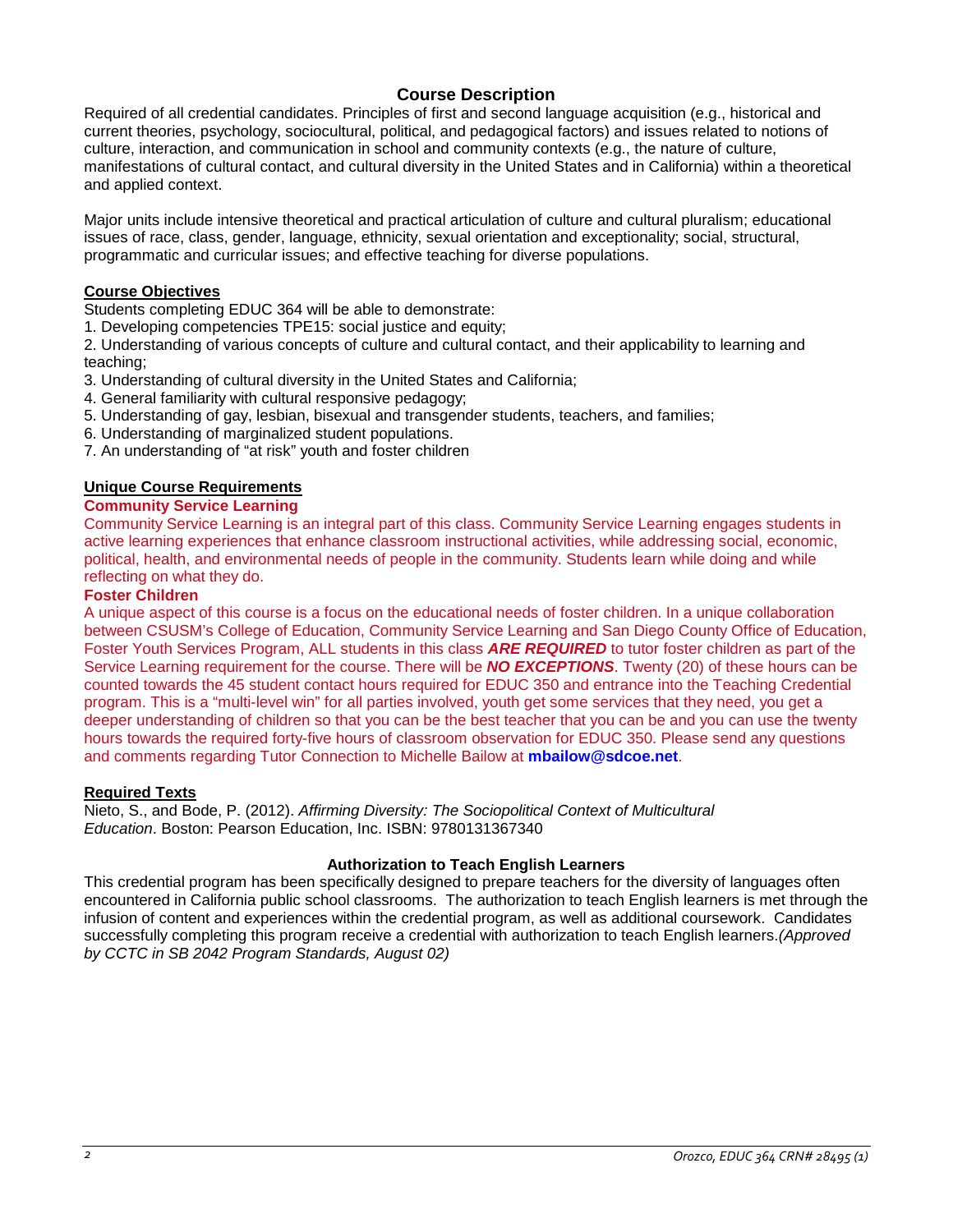# **STUDENT LEARNING OUTCOMES**

#### **Teacher Performance Expectation (TPE) Competencies**

The course objectives, assignments, and assessments have been aligned with the CTC standards for the Multiple or Single Subject Credential. This course is designed to help teachers seeking a California teaching credential to develop the skills, knowledge, and attitudes necessary to assist schools and district in implementing effective programs for all students. The successful candidate will be able to merge theory and practice in order to realize a comprehensive and extensive educational program for all students. You will be required to formally address the following TPEs in this course:

#### TPE 15: Social Justice and Equity

Teacher candidates will be able to identify issues of social justice and equity in the classroom and can apply appropriate instructional strategies to ensure equal outcomes for diverse students. They will be familiar with ideas, definitions, and major theorists in the fields of multicultural education, social reconstruction, and democratic education. Pluralism and divergent perspectives on educating students will be the foundation of designing effective lessons and instructional practices for diverse students. Candidates will understand when and how to collaborate with others, especially curriculum specialists, community leaders, and parents on preparing relevant and appropriate instructional activities, curricular units, and school structures that would provide equitable outcomes for students from different linguistic, cultural, and social economic backgrounds.

# **California Teacher Performance Assessment (CalTPA)**

Beginning July 1, 2008 all California credential candidates must successfully complete a state-approved system of teacher performance assessment (TPA), to be embedded in the credential program of preparation. At CSUSM this assessment system is called the CalTPA or the TPA for short.

To assist your successful completion of the TPA, a series of informational seminars are offered over the course of the program. TPA related questions and logistical concerns are to be addressed during the seminars. Your attendance to TPA seminars will greatly contribute to your success on the assessment.

Additionally, SoE classes use common pedagogical language, lesson plans (lesson designs), and unit plans (unit designs) in order to support and ensure your success on the TPA and more importantly in your credential program.

The CalTPA Candidate Handbook, TPA seminar schedule, and other TPA support materials can be found on the SoE website: <http://www.csusm.edu/education/CalTPA/ProgramMaterialsTPA.html>

# **GENERAL CONSIDERATIONS**

#### **Assessment of Professional Dispositions**

Assessing a candidate's dispositions within a professional preparation program is recognition that teaching and working with learners of all ages requires not only specific content knowledge and pedagogical skills, but positive attitudes about multiple dimensions of the profession. The School of Education has identified six dispositions – social justice and equity, collaboration, critical thinking, professional ethics, reflective teaching and learning, and life-long learning—and developed an assessment rubric. For each dispositional element, there are three levels of performance - *unacceptable*, *initial target*, and *advanced target*. The description and rubric for the three levels of performance offer measurable behaviors and examples.

The assessment is designed to provide candidates with ongoing feedback for their growth in professional dispositions and includes a self-assessment by the candidate. The dispositions and rubric are presented, explained and assessed in one or more designated courses in each program as well as in clinical practice. Based upon assessment feedback candidates will compose a reflection that becomes part of the candidate's Teaching Performance Expectation portfolio. Candidates are expected to meet the level of *initial target* during the program.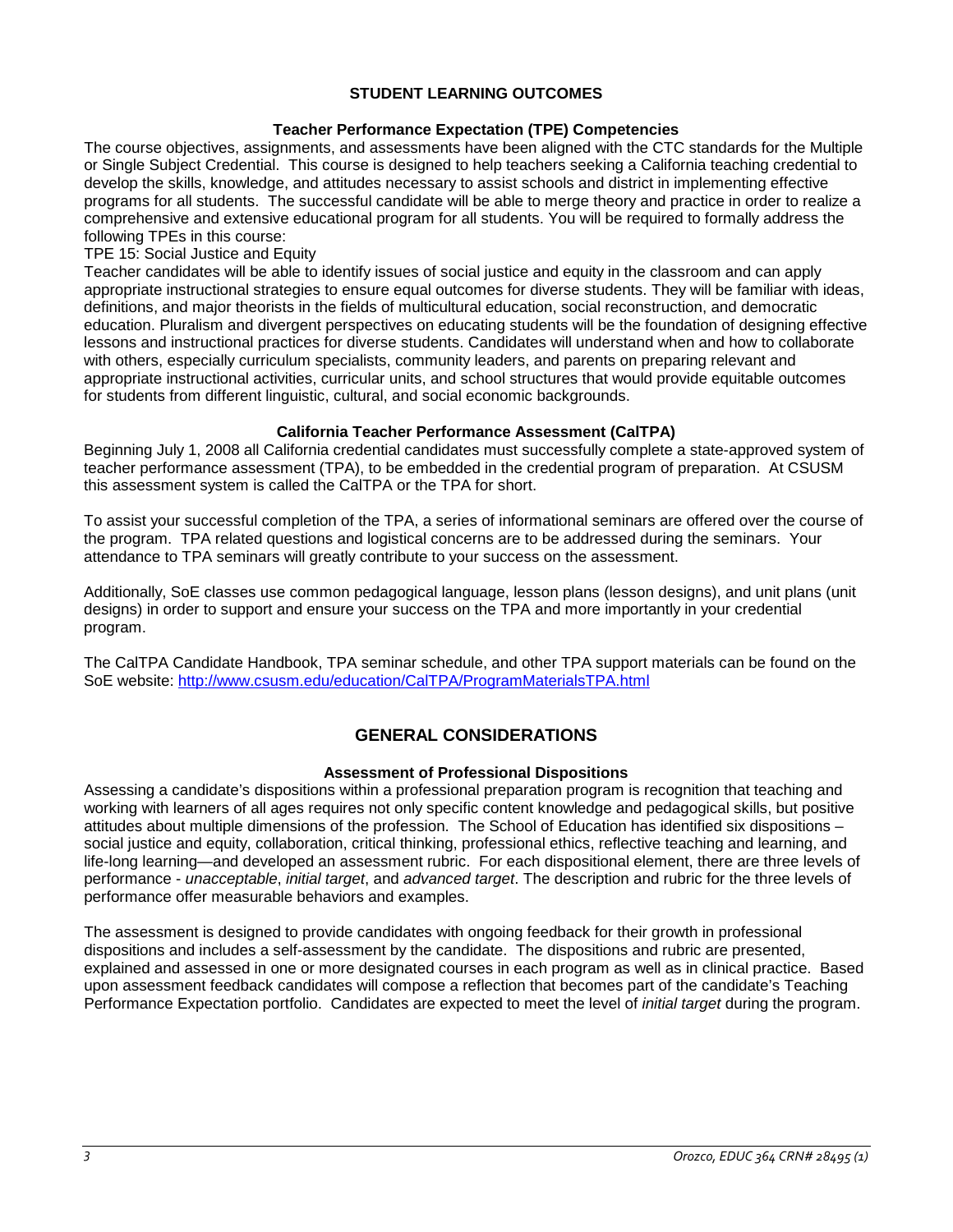# **School of Education Attendance Policy**

Due to the dynamic and interactive nature of courses in the School of Education, all candidates are expected to attend all classes and participate actively. At a minimum, candidates must attend more than 80% of class time, or s/he may not receive a passing grade for the course at the discretion of the instructor. Individual instructors may adopt more stringent attendance requirements. Should the candidate have extenuating circumstances, s/he should contact the instructor as soon as possible. *(Adopted by the COE Governance Community, December, 1997).*

Instructor application of attendance policy: Students are encouraged and expected to attend all sessions during the course, however, since we all have unforeseeable circumstances, one absence will be excused without penalty. For each additional absence, there will be a reduction of 40% in this grade category. In regards to partially missed sessions, for every 30 minutes that a student is not in class, their grade in this category will be reduced by 20%. Additionally, if you miss more than three class sessions, (this includes late arrivals and departures), you cannot pass the class. Please remember to sign in for each class session.

#### **Students with Disabilities Requiring Reasonable Accommodations**

Candidates with disabilities who require reasonable accommodations must be approved for services by providing appropriate and recent documentation to the Office of Disable Student Services (DSS). This office is located in Craven Hall 4300, and can be contacted by phone at (760) 750-4905, or TTY (760) 750-4909. Candidates authorized by DSS to receive reasonable accommodations should meet with their instructor during office hours or, in order to ensure confidentiality, in a more private setting.

#### **All University Writing Requirement**

The writing requirements for this class will be met as described in the assignments. Every course at the university, including this one must have a writing requirement of at least 2500 words.

# **CSUSM Academic Honesty Policy**

"Students will be expected to adhere to standards of academic honesty and integrity, as outlined in the Student Academic Honesty Policy. All written work and oral presentation assignments must be original work. All ideas/materials that are borrowed from other sources must have appropriate references to the original sources. Any quoted material should give credit to the source and be punctuated with quotation marks.

Students are responsible for honest completion of their work including examinations. There will be no tolerance for infractions. If you believe there has been an infraction by someone in the class, please bring it to the instructor's attention. The instructor reserves the right to discipline any student for academic dishonesty in accordance with the general rules and regulations of the university. Disciplinary action may include the lowering of grades and/or the assignment of a failing grade for an exam, assignment, or the class as a whole."

Incidents of Academic Dishonesty will be reported to the Dean of Students. Sanctions at the University level may include suspension or expulsion from the University.

#### **Plagiarism:**

As an educator, it is expected that each candidate will do his/her own work, and contribute equally to group projects and processes. Plagiarism or cheating is unacceptable under any circumstances. If you are in doubt about whether your work is paraphrased or plagiarized see the Plagiarism Prevention for Students website [http://library.csusm.edu/plagiarism/index.html.](http://library.csusm.edu/plagiarism/index.html) If there are questions about academic honesty, please consult the University catalog.

# **Use of Technology:**

Candidates are expected to demonstrate competency in the use of various forms of technology (i.e. word processing, electronic mail, Moodle, use of the Internet, and/or multimedia presentations). Specific requirements for course assignments with regard to technology are at the discretion of the instructor. Keep a digital copy of all assignments for use in your teaching portfolio. All assignments will be submitted online, and some will be submitted in hard copy as well. Details will be given in class.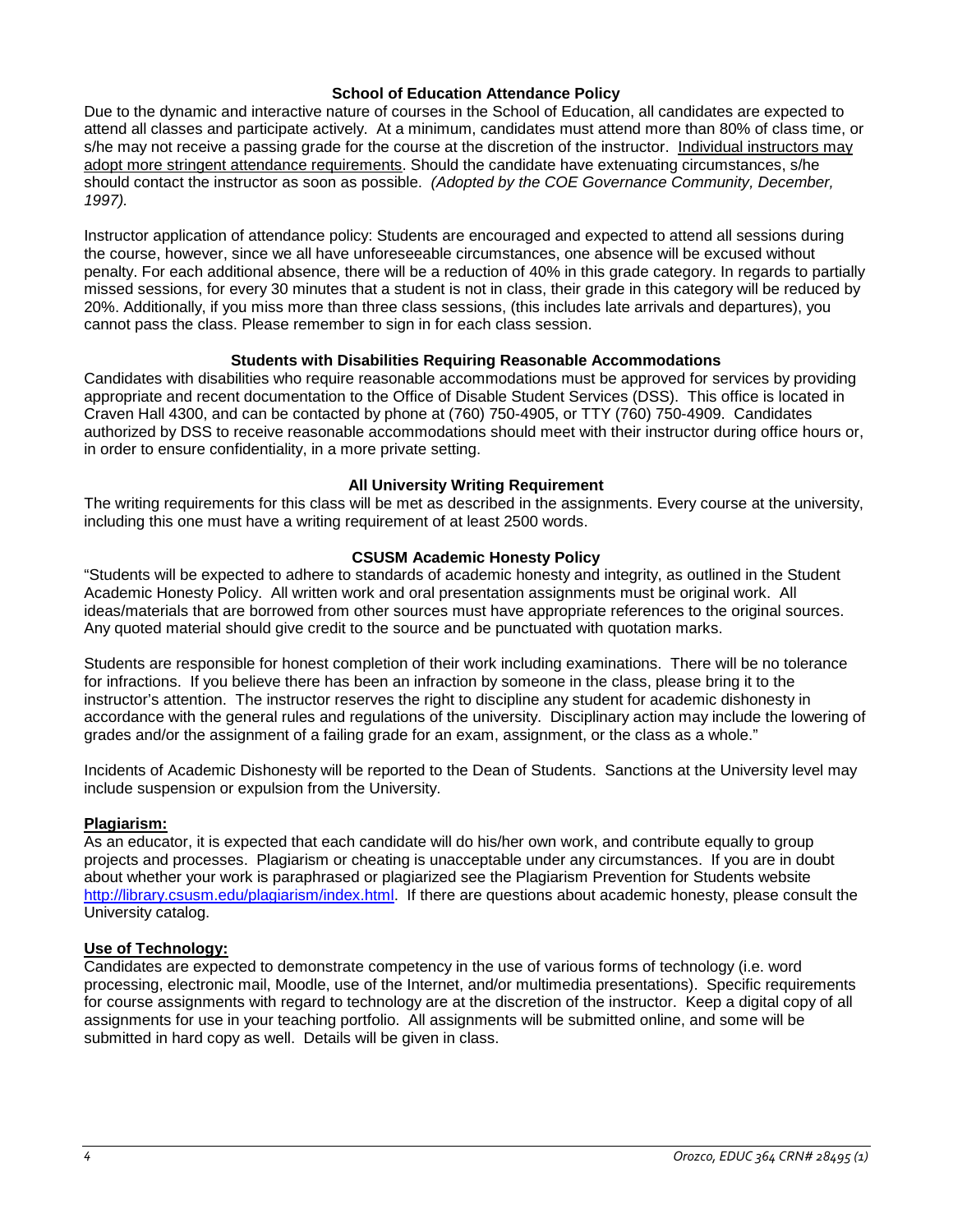# **Electronic Communication Protocol:**

Electronic correspondence is a part of your professional interactions. If you need to contact the instructor, e-mail is often the easiest way to do so. It is my intention to respond to all received e-mails in a timely manner. Please be reminded that e-mail and on-line discussions are a very specific form of communication, with their own nuances and etiquette. For instance, electronic messages sent in all upper case (or lower case) letters, major typos, or slang, often communicate more than the sender originally intended. With that said, please be mindful of all e-mail and on-line discussion messages you send to your colleagues, to faculty members in the School of Education, or to persons within the greater educational community. All electronic messages should be crafted with professionalism and care.

Things to consider:

- Would I say in person what this electronic message specifically says?
- How could this message be misconstrued?
- Does this message represent my highest self?
- Am I sending this electronic message to avoid a face-to-face conversation?

In addition, if there is ever a concern with an electronic message sent to you, please talk with the author in person in order to correct any confusion.

# **Course Requirements**

# **Assignments:**

# **Personal History of Otherness: Who am I? (25 points)**

This assignment gives you the chance to analyze your personal history as you see yourself in terms of the eight categories of *otherness*: race/ethnicity, gender, religion, sexual orientation, socioeconomic status, age, physical/mental ability, and language. Throughout this analysis you will also provide an overview of your family/social context as well as a final reflection on what you learned during this critical reflection. This information will help you learn about yourself as you discover how others view you in our society, how your future students might view you, and how you might view your students from diverse backgrounds. This assignment meets the university writing requirement of at least 2500 word paper for the course. Instructions are on Cougar Courses.

#### **Reading Reflections (10 points)**

Submit a reflecting commenting on the course readings. Please include personal connections, explanations as to how and why your perspective as an educator has changed, or is changing, and what you think your next steps will be in understanding the needs of diverse students in relation to the readings. Please focus on social justice and equity. Be introspective, addressing issues and experiences from the readings that spark your imagination. Ten entries are expected. Each submission is worth a point toward your grade. Connections to the course readings are a way to verify that the assigned readings have been completed.

#### **Peer Teaching (10 points)**

You are required to sign up with a peer teaching group. Your group will be responsible for teaching your classmates the assigned material in *Affirming Diversity* for one session of the course. Your group will condense the information from your assigned chapter in such a way as to make the content assessable to your classmates. You will provide a 15-20 minute discussion that is interactive and should engage the class and allow us to examine the material in a meaningful way that promotes critical thinking and varied perspectives. You may also share additional resources found related to the topics.

#### **Foster Youth Reflection (15 points)**

Please write a 1-2 page journal type entry reflection as to what you know, think, feel, etc. about foster youth and your experience as a tutor. Upload one copy to Cougar Course and email another to Michelle Bailow at mbailow@sdcoe.net.

#### **Moodle Tasks (8 points)**

This course blends online and face-to-face delivery. Substantial proportion of the content is delivered face-to face. Four class sessions will be on-line. Moodle tasks should take about the equivalent of class time. Please refer to the Cougar Course shell for the assignments that will be posted under the corresponding Moodle date. Each Moodle task is worth 2 points toward your final grade.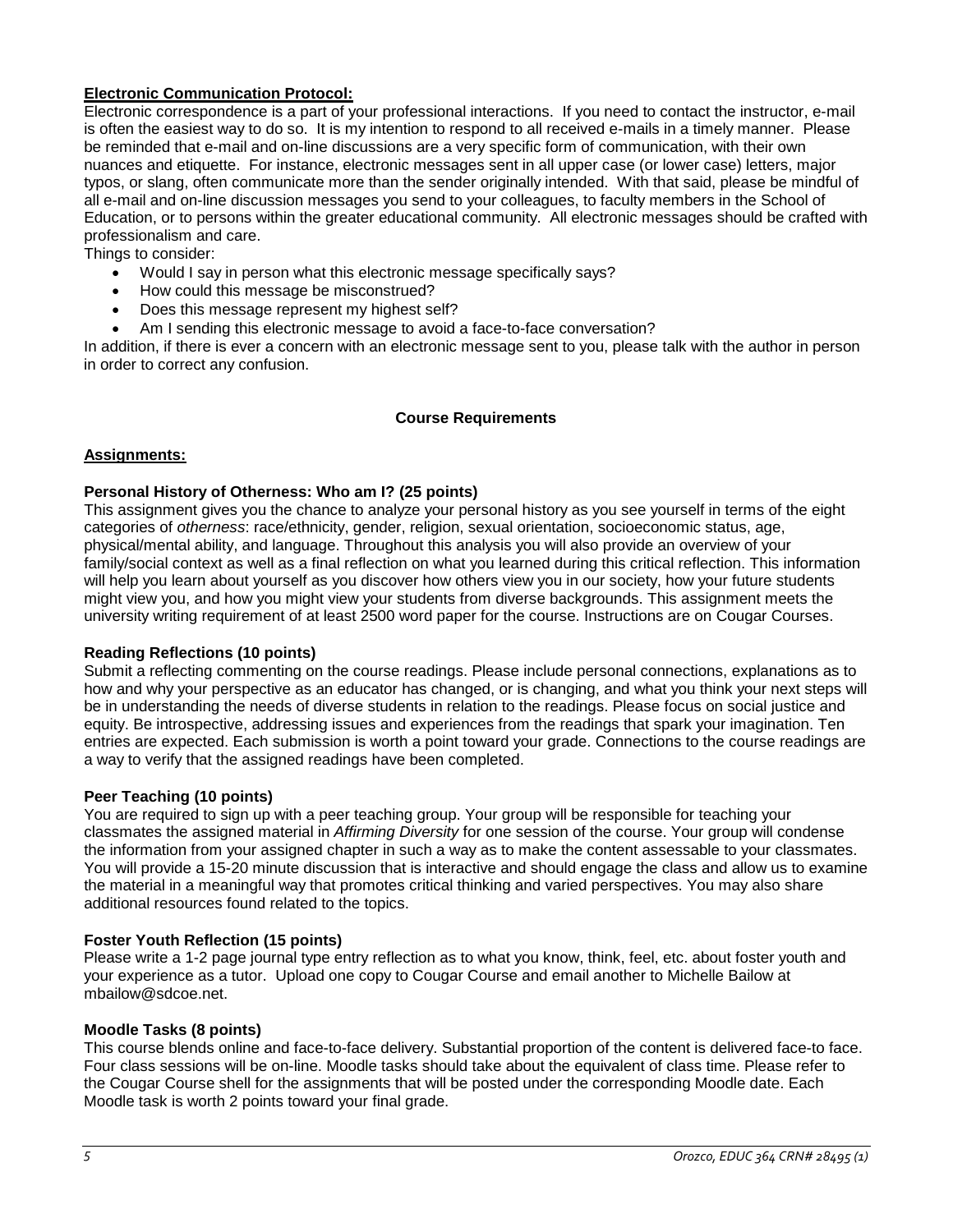# **Final Project (25 points)**

Choose one of the following activities. All students will make a 10-20 minute presentation and a write up. You may work independently or in small groups.

*A. Visit the Museum of Tolerance in Los Angeles:* This includes the Simon Weisenthal Center. Write a 2 page reflective paper describing the experience and how you could incorporate this trip with your future classroom.

*B. Simulation Game/ Simulation Exercise:* Develop a game or an exercise that increases the awareness of your students in working with culturally diverse groups, or with students with exceptional needs. Your target group should be the age group that you plan on teaching. Please make your game/ exercise complete; that is, it should be ready to function when you present in class. For your presentation you will want to have the objective of the game/ exercise, how it functions, the rules, etc. Come to class, briefly tell us about the steps that you took to create it and then let the class use it. Debrief as necessary. Prepare a one and a half to two- page paper describing the who, what, where, how and why of your game/ exercise. This may be a collaborative write-up.

*C. School diversity assessment:* Working with 2-3 classmates, provide a research-based assessment of two or more schools from the same district. This assessment will be a comparison of academic achievement, staff characteristics, community resources, and parental involvement/outreach programs at the sites. Your final project may take the form of a PowerPoint, movie, poster, or some other type of creative way to present the information. More detailed directions, examples, and a rubric for grading assignment will be given in class.

*D. Self designed project:* You may design your own project addressing a significant issue related to the course. You may utilize video, computer simulation, art and crafts, theater, etc. Please submit a 2 page written description of its design and significance in dealing with students from culturally diverse backgrounds. Students that choose this option are required to submit a brief proposal to the instructor no later than session eight outlining what you intend to do as a project, purpose, etc.

# **Attendance, Participation, and Professional Disposition (12 points)**

First is the expectation that you will attend all class sessions prepared to actively participate in class activities, group and individual sharing, and discussions on various topics and assigned reading. Please see the guidelines for the School of Education Attendance Policy and the attendance requirements for this course on page 3 of this syllabus. Please communicate any attendance issues directly with the instructor. Your professional disposition is related to how you conduct yourself in class in relation to social justice and equity, collaboration, critical thinking, professional ethics, reflective teaching and learning, and life-long learning. Respect, professionalism, and when appropriate, charity, are necessary for a positive, healthy learning environment. All students are entitled to their opinions. Students demonstrating negative attitudes and /or disruptive behavior will not be tolerated under any circumstances and will be referred immediately to the University Dean of Student Affairs and/or the CoEHHS Associate Dean. Grades and course credit may be affected by inappropriate professional dispositions and/or behavior.

#### **Electronic Submissions of Assignments**

All assignments are to be turned into the Moodle shell (Cougar Course) on time. Points will be deducted for late submissions as the work you do is essential to the discussions conducted in this course. Make sure you turn in the assignments in Word, 12 font, in Times New Roman.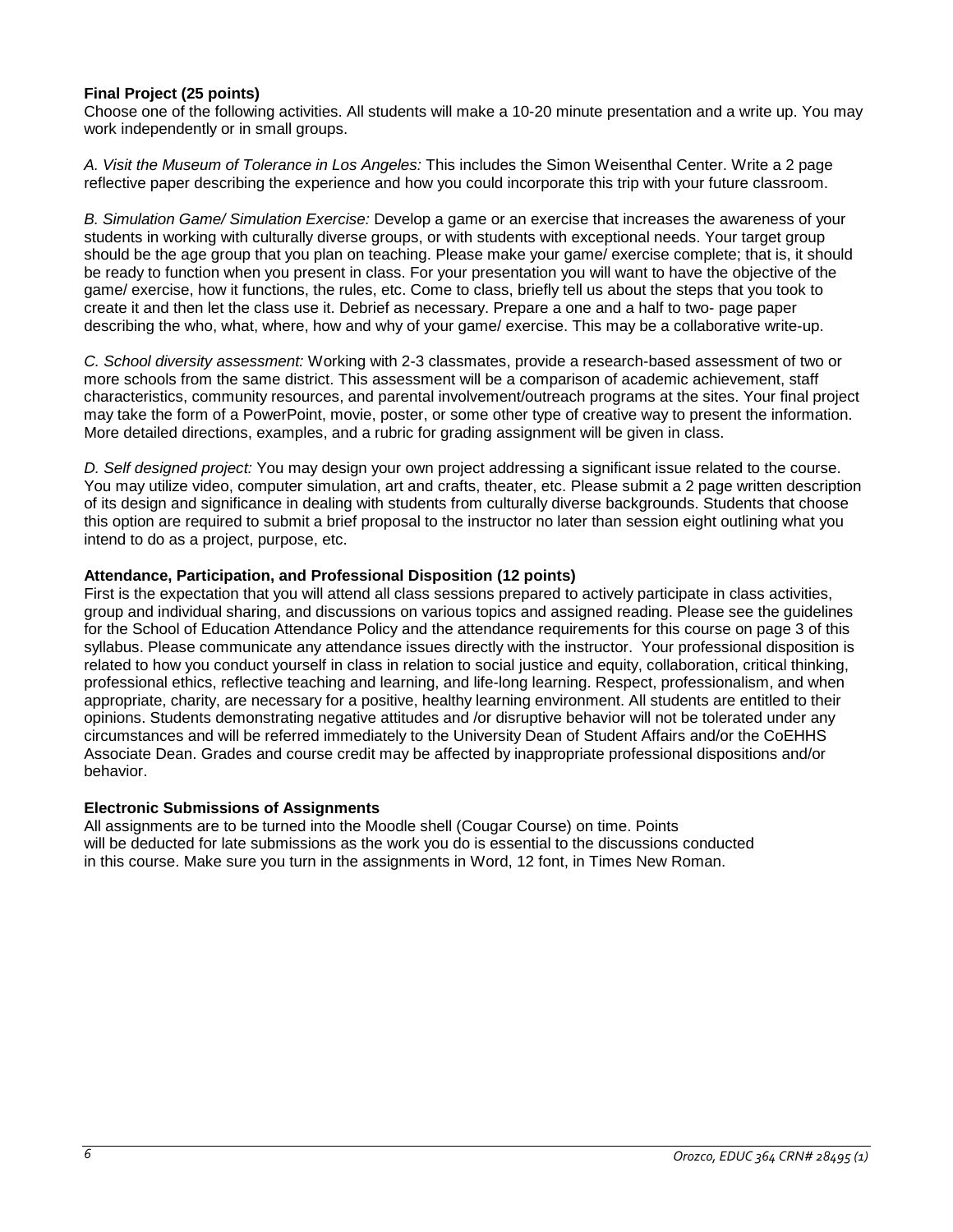# **Grading Standards**

All students will come prepared to class; readings and homework assignments are listed on the dates on which they are due. All required work is expected to be on time. One grade level will be deducted for each class meeting for which it is late (e.g., an "A" assignment that is submitted one class session late will be marked down to a "B"). Unless prior instructor approval is secured, assignments will not be accepted three class sessions after which they are due. Exceptions will be handled on a case-by-case basis, as determined by the instructor.

It is expected that students will proofread and edit their assignments prior to submission. Students will ensure that the text is error- free (grammar, spelling), and ideas are logically and concisely presented. The assignment's grade will be negatively affected as a result of this oversight. Each written assignment will be graded approximately 80% on content and context (detail, logic, synthesis of information, depth of analysis, etc.), and 20% on mechanics (grammar, syntax, spelling, format, uniformity of citation, etc.). All citations, where appropriate, will use American Psychological Association (APA) format. Consult American Psychological Association (APA) Manual, 5th edition for citation guidance.

Grading will also include a component of "professional demeanor." Students will conduct themselves in ways that are generally expected of those who are entering the education profession. This includes but is not limited to: • On-time arrival to all class sessions;

• Advance preparation of readings and timely submission of assignments;

• Respectful participation in all settings (e.g., whole group, small group, in/outside of class)

| Personal History of Otherness                       | 25 points           |
|-----------------------------------------------------|---------------------|
| <b>Reading Reflections</b>                          | 10 points           |
| Peer Teaching Demonstration                         | 10 points           |
| <b>Foster Youth Reflection</b>                      | 15 points           |
| <b>Final Project</b>                                | 20 points           |
| <b>On-line Discussion Forums</b>                    | 8 points            |
| Attendance, Participation, Professional Disposition | 12 points           |
|                                                     | 100 points possible |

#### **Grading Scale**

| $90 - 94$ A- |
|--------------|
| $83 - 86 B$  |
| $77 - 79$ C+ |
| $70 - 72$ C- |
| $0 - 59 F$   |
|              |

# **Assessment Rubric/ Grade Descriptors**

**A=Exceeds Expectations:** The student consistently performs and participates in an **exemplary** manner. Each assignment receives in-depth exploration and reflection based upon research, observations and classroom implementation, when possible. All work is submitted in a professional manner using APA style when appropriate. Presentations are consistent with professional expectations, providing appropriate visual aids, appropriate handouts, and are well prepared. Professional and responsible behavior, including timely attendance and submission of assignments, are practiced in a consistent manner.

**B=Adequately Meets Expectations**: The student meets outcomes expectations in a **satisfactory** manner. Each assignment is based upon research, observations and classroom implementation, when possible. Generally, work is submitted in a professional manner using APA style when appropriate. Generally, presentations are consistent with professional expectations, providing appropriate visual aids, appropriate handouts, and are well prepared. Most of the time, professional and responsible behavior, including timely attendance and submission of assignments, are practiced in a consistent manner.

**C=Minimal Performance:** The student's skills are weak and do not meet expectations. Each assignment is based upon opinion rather than research, theory, and best practices. Reflection is shallow. Assignments are submitted without APA style, thorough proofreading and organization.

The student needs a great deal of guidance. The student is consistently late with work and has classroom attendance problems.

**"D" or "F" students** fail to meet the minimum requirements of a "C." The specific grade will be determined based on rate of assignment completion, attendance, etc.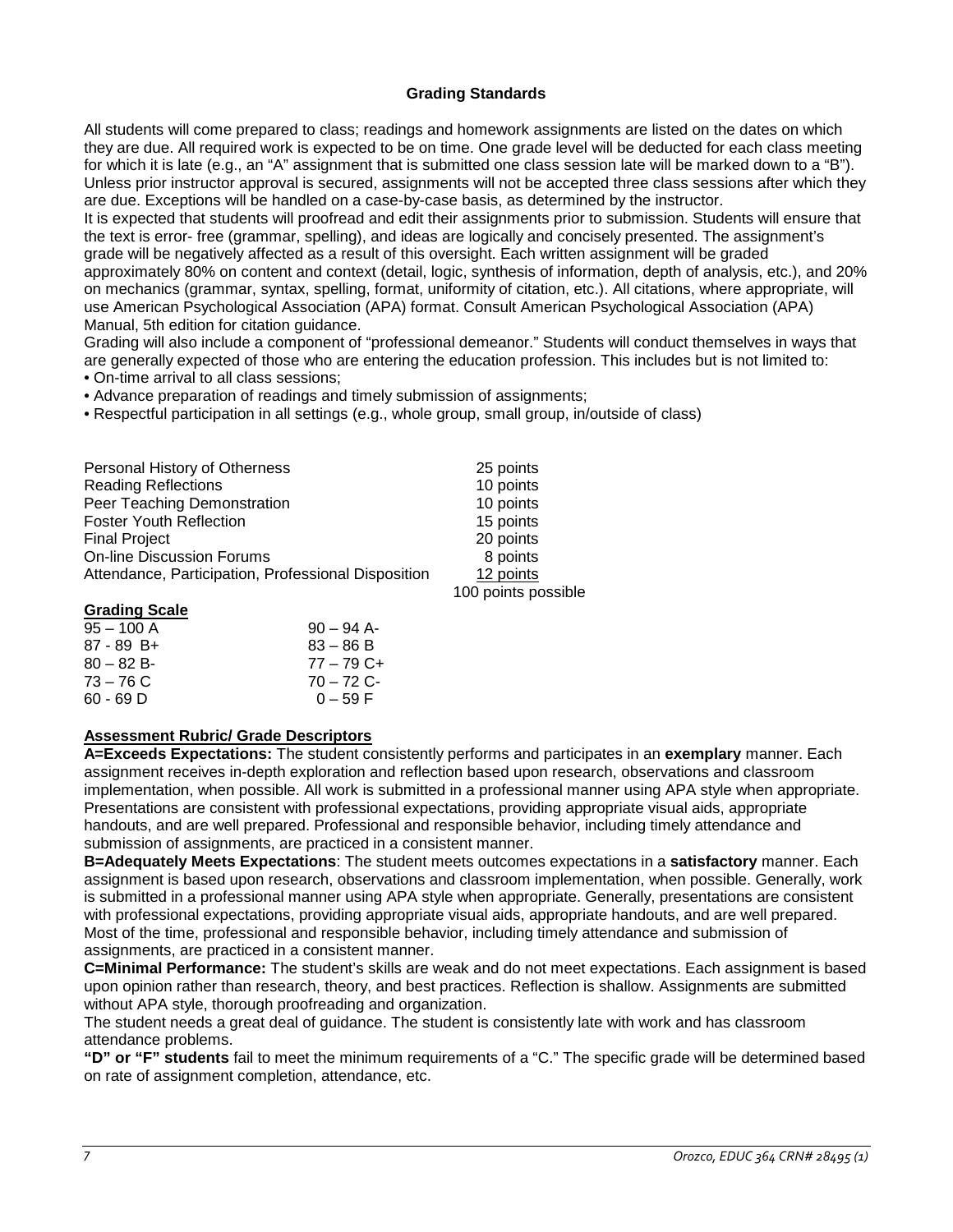# **Tentative Course Schedule**

| Week   | <b>Date</b>            | <b>Topics</b>                                                                  | <b>Readings and Assignments</b><br>Due by Thursday                                                           |
|--------|------------------------|--------------------------------------------------------------------------------|--------------------------------------------------------------------------------------------------------------|
| Week 1 | Tuesday, January 21*   | Introductions<br>Syllabus<br>Tutoring Intro                                    | Bring a copy of the syllabus to class or<br>have it accessible on a laptop or tablet.                        |
|        | Thursday, January 23*  | <b>Illusion</b>                                                                | Video- Race: The Power of an Tentative fingerprinting during class<br>time.                                  |
| Week 2 | Tuesday, January 28    | Multicultural Education                                                        | Read: Nieto Ch. 1-2 and readings on<br>Cougar Course                                                         |
|        | Thursday, January 30*  | <b>Tutor connection: Core</b>                                                  | <b>Submit: Reading Reflection</b>                                                                            |
| Week 3 | Tuesday, February 4    | Racism, Discrimination, and<br><b>Expectations of Students'</b><br>Achievement | Read: Nieto Ch. 3 and readings on<br>Cougar Course                                                           |
|        | Thursday, February 6*  | <b>Tutoring Connection:</b><br><b>Boundaries</b>                               | <b>Submit: Reading Reflection</b>                                                                            |
| Week 4 | Tuesday, February 11   | Structural and Organizational<br>Issues in Schools,<br><b>GATE Students</b>    | Read: Nieto Ch. 4 and readings on<br>Cougar Course                                                           |
|        | Thursday, February 13* | <b>Tutor Connection: WRAT</b>                                                  | <b>Submit: Reading Reflection</b>                                                                            |
| Week 5 | Tuesday, February 18   |                                                                                | Culture, Identity, and Learning Read: Nieto Ch. 5 and readings on<br>Cougar Course                           |
|        | Thursday, February 20  | <b>On-line</b>                                                                 | <b>Submit: Reading Reflection</b><br><b>Submit: Moodle Task</b><br>A Class Divided Video & Forum             |
| Week 6 | Tuesday, February 25   | Linguistic Diversity in U.S.<br>Classrooms                                     | Read: Nieto Ch. 6 and readings on<br>Cougar Course                                                           |
|        | Thursday, February 27  | On-line                                                                        | <b>Submit: Reading Reflection</b><br><b>Submit: Moodle Task</b><br>Tim Wise Video & Forum                    |
| Week 7 | Tuesday, March 4       | <b>Understanding Student</b><br>Learning and School<br>Achievement             | Read: Nieto chapter 7 and readings on<br>Cougar Course                                                       |
|        | Thursday, March 6*     | <b>Tutor Connection: Behavior</b><br>Management                                | <b>Submit: Reading Reflection</b>                                                                            |
| Week 8 | Tuesday, March 11      | Learning from Students<br>LGBT                                                 | <b>Read:</b> Nieto chapter 8 and readings on<br>Cougar Course                                                |
|        | Thursday, March 13     | On-line                                                                        | <b>Submit: Reading Reflection</b><br><b>Submit: Moodle Task</b><br>In the White man's Image<br>Video & Forum |